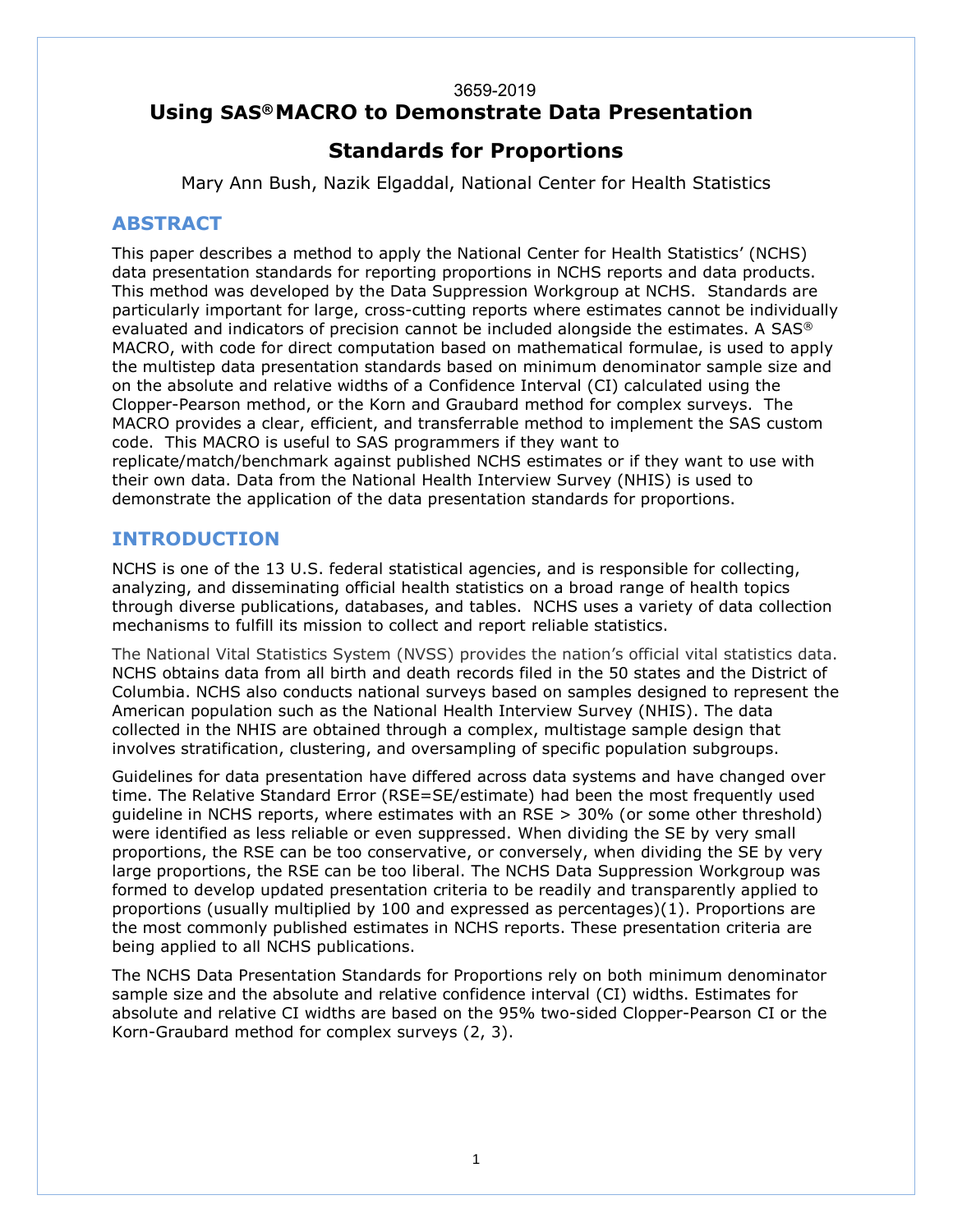A SAS MACRO with code for direct computation based on mathematical formulae is used to apply the multistep data presentation standards. For complex sample surveys, default calculations from survey software may not always be appropriate or even feasible for all situations including:

- o Age-adjusted estimates
- o Estimates based on multiple imputation
- $\circ$  Estimates for subgroups represented in only a subset of primary sampling units (PSUs) (e.g., some racial and ethnic groups and region-specific estimates)
- $\circ$  Estimates calculating annual or survey cycle estimates using a multiyear or multicycle data file.

The SAS MACRO provides programmers and analysts enhanced flexibility to apply the guidelines in an automated and efficient manner across their analytic programming.

# **THE SAS MACRO DESCRIPTION**



#### **MACRO Variables**

The SAS macro requires the input of keyword parameters with both the name and value. See [Table](#page-1-0) **1** below for macro variable contents.

| <b>Macro Variable</b>  | <b>Description</b>                                                                     |  |  |  |  |  |  |
|------------------------|----------------------------------------------------------------------------------------|--|--|--|--|--|--|
| $percent = or p =$     | percent of interest or proportion of interest                                          |  |  |  |  |  |  |
| sepercent = $or$ sep = | standard error of percentage or standard error of the proportion                       |  |  |  |  |  |  |
| $nsum =$               | unweighted denominator or nominal sample size of the proportion                        |  |  |  |  |  |  |
| $df =$                 | degrees of freedom (degrees of freedom are not applicable to vital<br>statistics data) |  |  |  |  |  |  |

<span id="page-1-0"></span>Table 1 Macro Variable List and Description

### **Percent (&percent) and Standard Error of Percent (&sepercent) or Proportion (&p) and Standard Error of the Proportion (&sep)**

The variables (&percent and &sepercent) or (&p and &sep) may be passed into the MACRO. If the MACRO variables (&percent and &sepercent) are used, the MACRO will convert these to proportions. For NVSS data, the proportion and its standard error can be obtained through direct calculation using formulas. The number of births or deaths reported for an area represent complete counts of such events. As such, they are not subject to sampling error but these vital events are subject to random variation (4,5). Proportions and standard errors obtained through survey data require analytic procedures to handle the clustering protocols that are used in the multistage selection sample. Several software packages are available for analyzing complex samples such as the SAS Survey Software.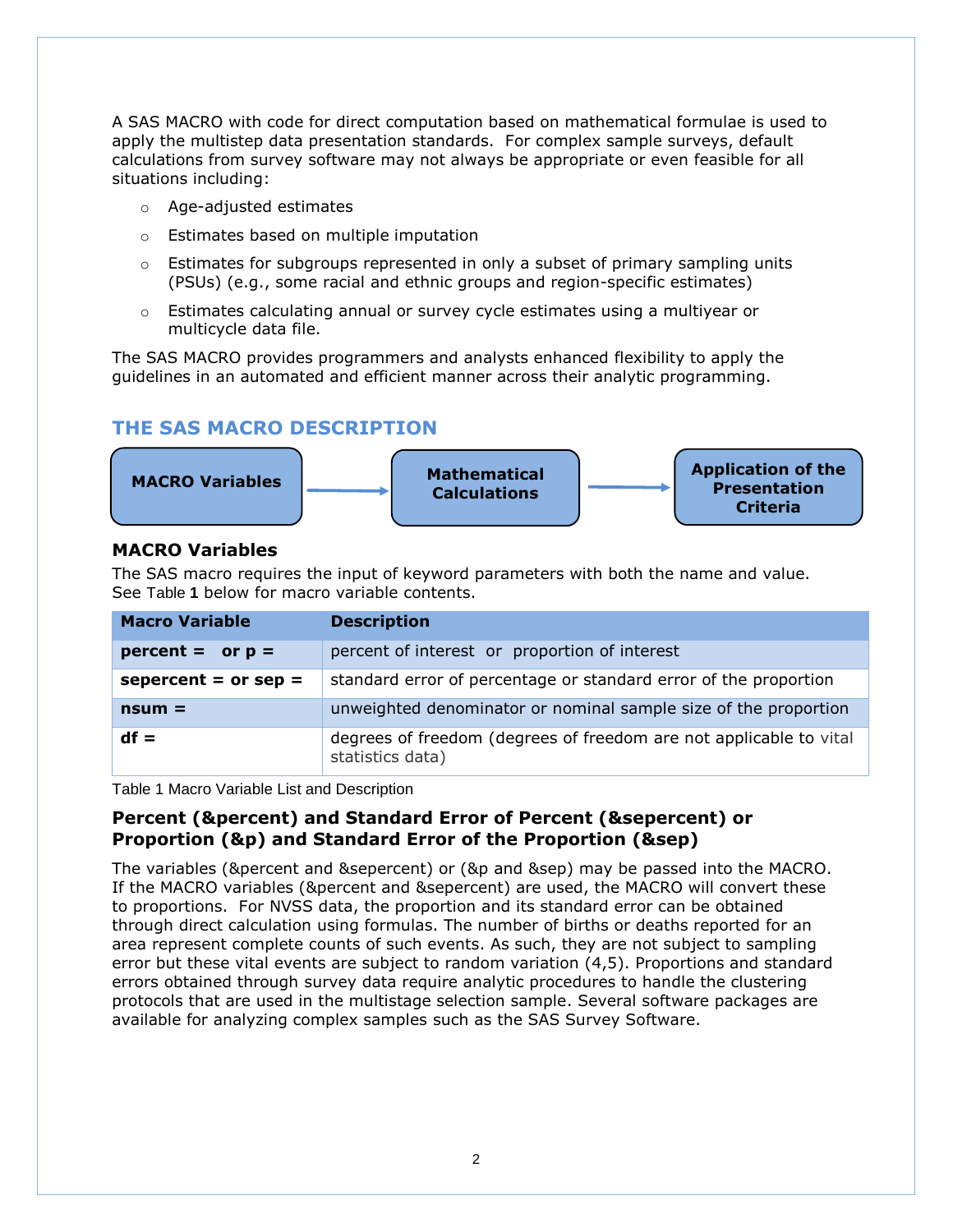#### **Sample Size (&nsum)**

The &nsum parameter for sample size (denominator) is an important indicator of an estimate's precision. For vital statistics, the sample size for a proportion is the number of births (or deaths) in the denominator. For an estimate from a complex survey, the sample size is the unweighted denominator of the proportion.

#### **Degrees of Freedom (&df)**

For complex sample surveys, the precision of the estimated variance is approximately inversely related to the square root of the degrees of freedom. The use of SE's, derived from variance calculations with low precision, to assess estimated proportions may lead to poor measures of effective sample size and CI widths. Estimates based on fewer than 8 degrees of freedom are flagged for statistical review by a clearance official or subject matter expert. This review may result in either the presentation or suppression of the proportion.

The degrees of freedom can be calculated as the number of primary sampling units (PSU's) minus the number of strata. This calculation is used in most NCHS surveys. This method is also used by survey software packages, but specific calculations can vary across packages. Default calculations of degrees of freedom from survey software may not be appropriate for subgroups represented in only a subset of PSU's (e.g., some racial and ethnic groups and region-specific estimates) and when calculating annual or survey cycle estimates using a multiyear or multicycle data file. In these instances, the relevant information should be extracted and the degrees of freedom directly calculated to assess estimate precision. The calculation of degrees of freedom as a measure of precision for the SE may not be applicable for all surveys (see survey-specific documentation).

SAS MACRO code for the parameters is presented below:

```
 %macro Presentation_Code(percent=, sepercent=, p=, sep=, nsum=, df=);
  *p and its standard error should be decimal numbers between 0 and 1
  *check if user has entered a percent or a proportion;
    %if &percent^= %then %do; *convert percent to proportion;
           p=&percent/100;
          sep=&sepercent/100;
           q=1-p;
     %end;
    %else %if &p^= %then %do; *assume that user has entered a proportion;
          p = \&p;sep=&sep;
           q=1-p;
     %end;
    nsum=&nsum;
    df_flag=0; 
 * check if user entered a df value 
* if not, then set df to sample(nsum) - 1;
    %if &df= %then %do; 
          df=nsum-1; 
    %end;
    %else %do;
          df = \&df:
           if df<8 then df_flag=1;
    %end;
```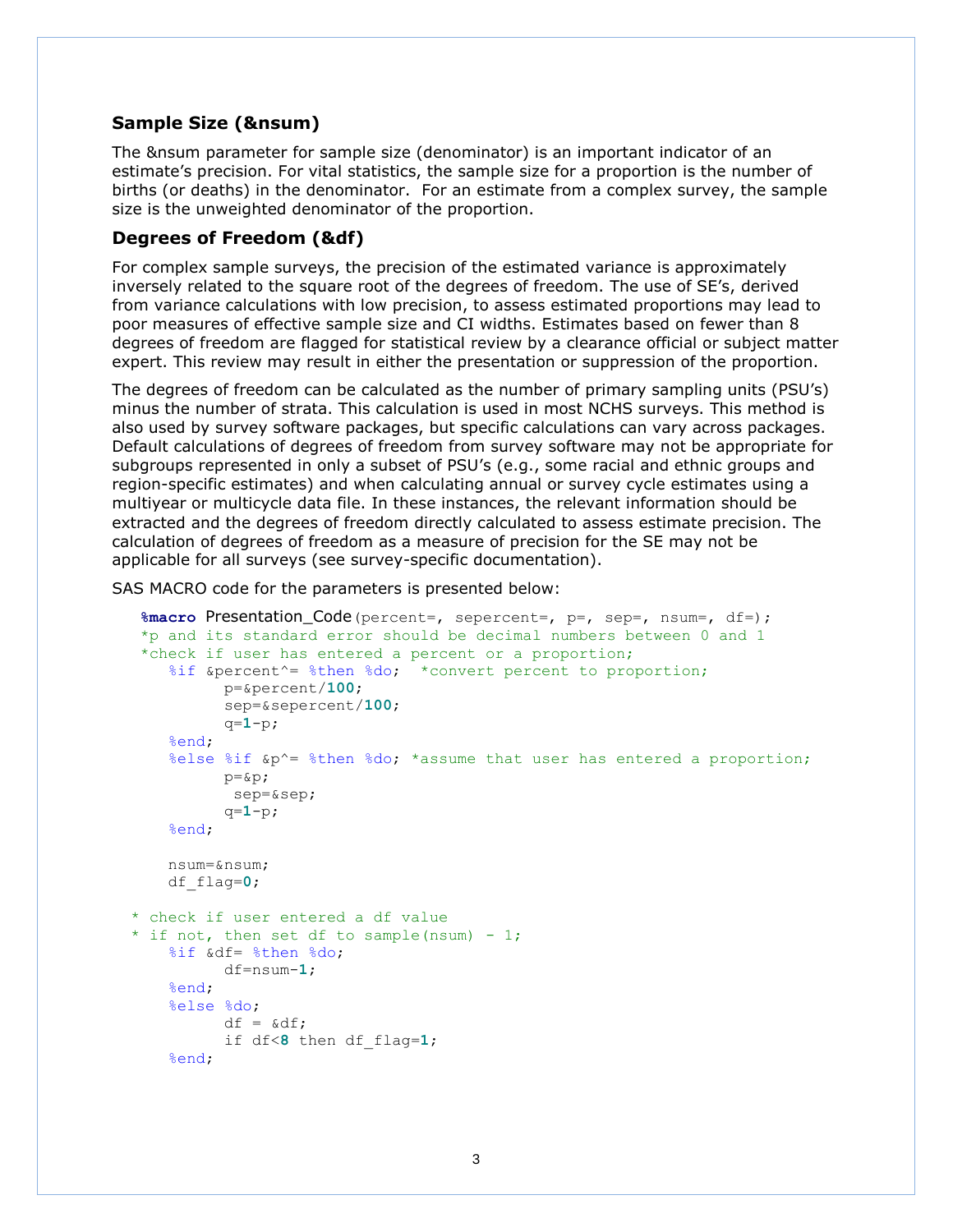# **Mathematical Calculations**

The MACRO computes various statistics necessary to calculate a 95% two-sided confidence interval using the Clopper-Pearson method, or the Korn and Graubard method for complex surveys. [Table](#page-3-0) **2** lists these calculations with a summary of their computational purpose.

| <b>Macro Calculation</b>                                                                    | <b>Purpose</b>                                                                                                                                                                                                                                    |  |  |  |  |
|---------------------------------------------------------------------------------------------|---------------------------------------------------------------------------------------------------------------------------------------------------------------------------------------------------------------------------------------------------|--|--|--|--|
| Effective sample size $(n_e)$                                                               | For complex surveys: the effective sample size is the<br>sample size, n, divided by the design effect.                                                                                                                                            |  |  |  |  |
|                                                                                             | For NVSS data, the effective sample is the number of<br>births (or deaths) in the denominator                                                                                                                                                     |  |  |  |  |
| Korn and Graubard Adjustment to<br>the effective sample size for<br>complex survey data     | Applies the adjustment to sample size suggested by<br>Korn and Graubard for complex survey data that<br>incorporates information from the survey design,<br>including the effective sample size and, when<br>appropriate, the degrees of freedom. |  |  |  |  |
| Confidence Interval                                                                         | Calculate the 95% two-sided CI's using the Clopper-<br>Pearson method or Korn and Graubard method for<br>complex surveys.                                                                                                                         |  |  |  |  |
| Absolute and relative widths for<br>proportions and for the<br>complement of the proportion | For absolute widths: subtract the value of the lower<br>confidence limit from the value of the upper confidence<br>limit.                                                                                                                         |  |  |  |  |
|                                                                                             | For relative widths: Divides the absolute CI width by<br>the proportion and multiplied by 100%.                                                                                                                                                   |  |  |  |  |

<span id="page-3-0"></span>Table 2 Macro Calculations and Purpose

# **Calculation of Effective Sample Size**

The sample size (denominator) is an important indicator of an estimate's precision. The variance of a proportion is directly related to the sample size. For purposes of the presentation criteria, the effective sample size for estimated proportions should be based on a minimum denominator sample size. The effective sample size for a complex survey such the NHIS, is defined as the sample size, *n*, divided by the design effect, which is the ratio of the calculated variance to the variance expected with a simple random sample. The equation below presents a method to calculate  $(n)$  for estimated proportions from complex surveys:

$$
n_e = \frac{\hat{p}(1-\hat{p})}{\hat{var}(\hat{p})}
$$

where  $\hat{p}$  is the estimated proportion and  $\hat{var}(\hat{p})$  is the estimated variance of the proportion under the complex survey design. If the number of events is 0, the estimated proportion will be 0, the estimated variance of the proportion will be 0 and the effective sample size will be undefined. In this case, the effective sample size will be the sample size,  $n$ .

For complex sample surveys, due to sampling design and variability, there may be cases where the effective sample size is greater than the sample size. When the effective sample size is greater than the sample size, the sample size should be used to determine whether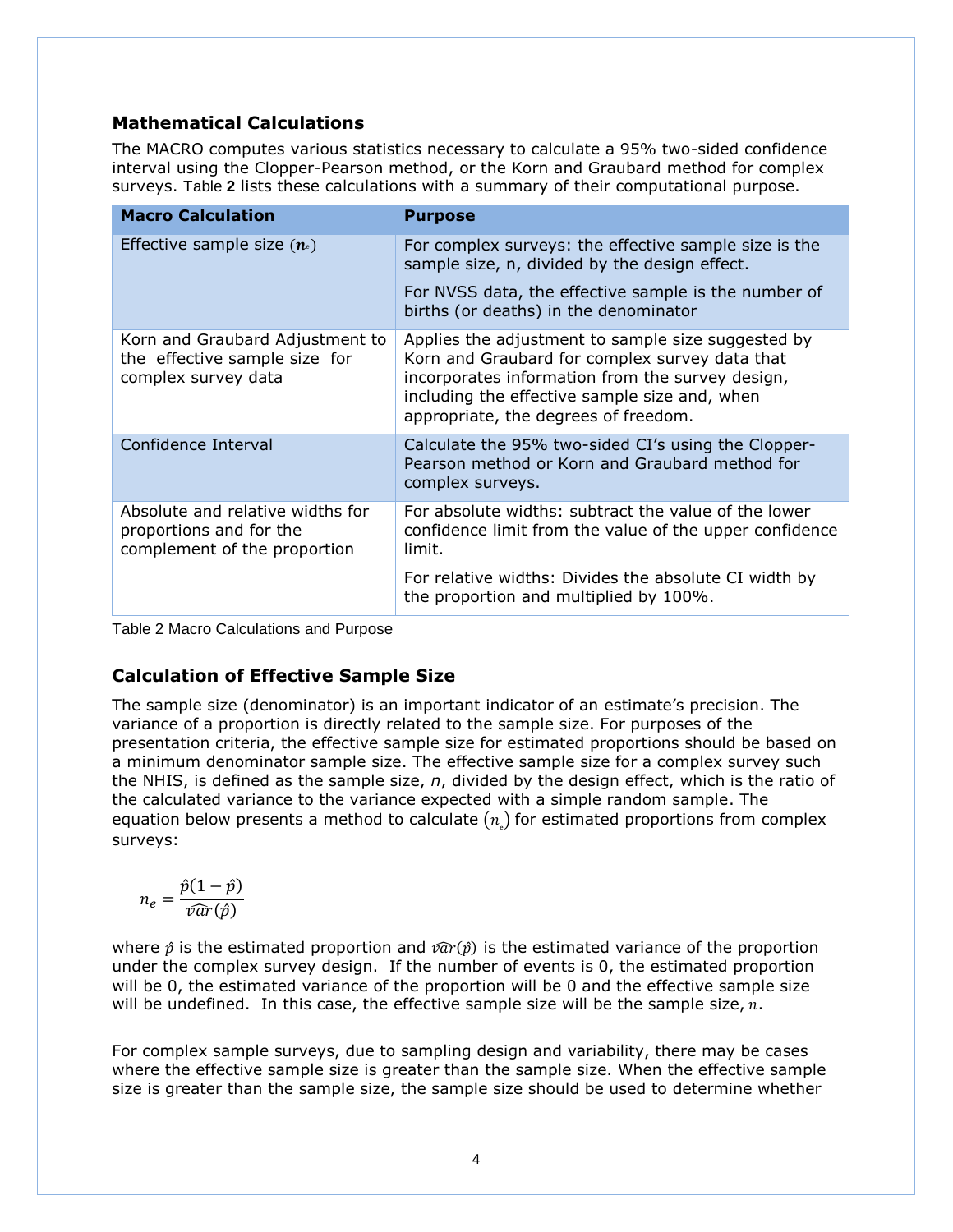the minimum sample size criterion is met, and it should be used for CIs and other computations that include the effective sample size.

SAS MACRO Code for Calculations of Effective Sample:

```
 *Effective sample size
 *compute n effective
*note: for proportions from vital data files where SE = (p * q) / N, n eff
will equal to N;
   if (0 < p < 1) then n eff=(p * (1-p)) / (sep * *2);
   else n_eff=nsum;
   if (n eff=. or n eff>nsum) then n eff=nsum;
```
#### **Calculation of the Korn and Graubard Adjustment to the Effective Sample Size for Complex Survey Data**

The Korn and Graubard adjustment to sample size incorporates information from the survey design, including the effective sample size and, when appropriate, the degrees of freedom. The degrees of freedom adjusted effective sample size  $(n_{\scriptscriptstyle \rm g}^*)$  is computed by applying the degrees of freedom adjustment to the effective sample size,  $n_{\scriptscriptstyle e}$ , where  $df$  is the degrees of freedom and  $t_{df}$  (1 –  $\alpha/2$ ) is the 100(1 –  $a/2$ )th percentile of the t distribution with df degrees of freedom.

$$
n_{\rm e}^* = n_{\rm e} \left( \frac{t_{(n-1)} \left( 1 - \alpha / 2 \right)}{t_{df} \left( 1 - \alpha / 2 \right)} \right)^2
$$

SAS MACRO Code for Calculations the Korn and Graubard adjustment to the effect sample size:

```
 *Ratio of ts: adjustment to sample size suggested by Korn and Graubard 
for complex survey data;
*A two-sided α (0.05/2 or 0.025) is used in the equation below: 1-0.025 =0.975;
  if df > 0 then rat_squ=(tinv(.975,nsum-1)/tinv(.975,df))**2;
  else rat squ=0; *limit case: set to zero;
*df-adjusted effective sample size (can be no greater than the sample 
size);
  if p > 0 then n eff df=min(nsum,rat squ*n eff);
  else n eff df=nsum; *limit case: set to sample size;
```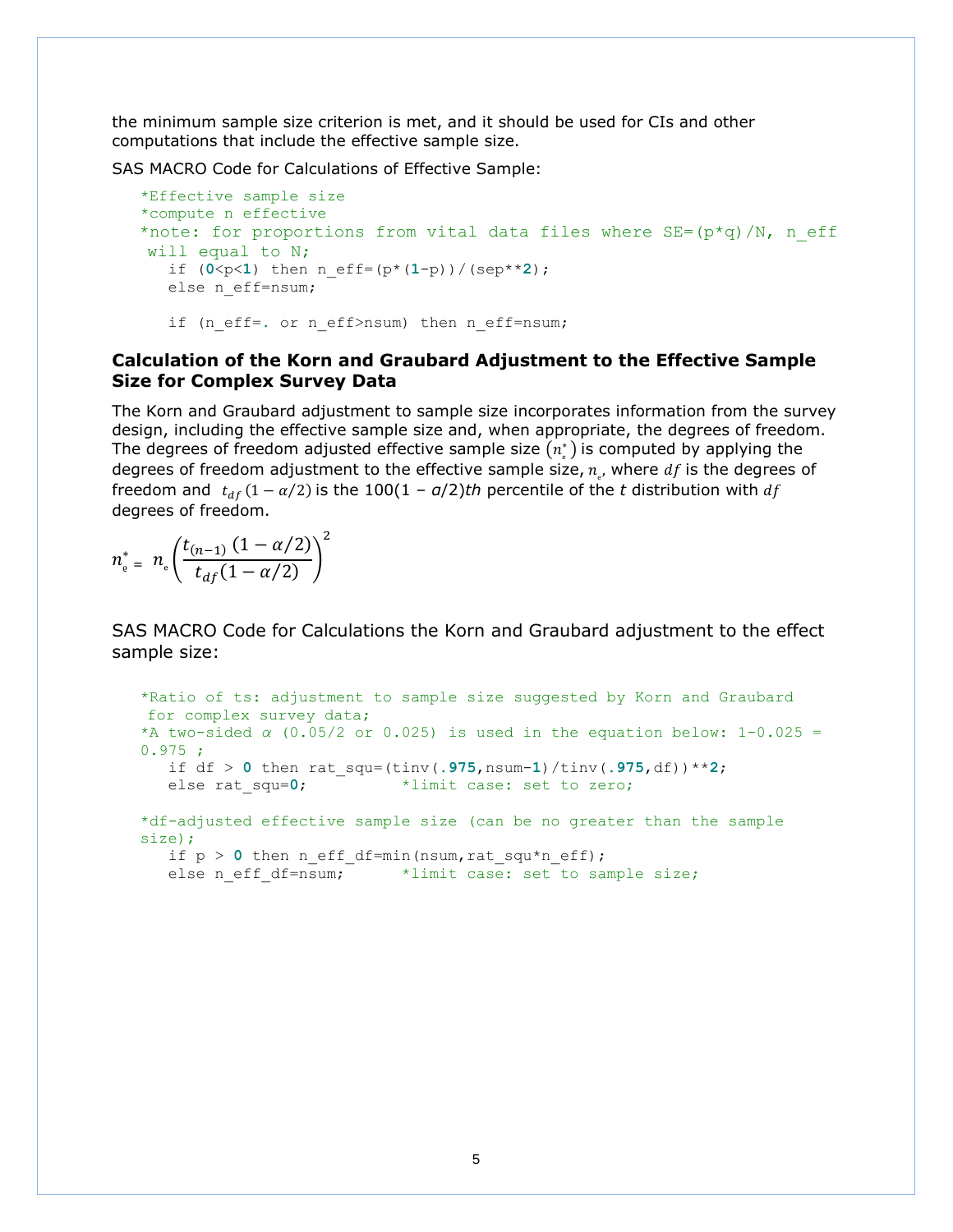#### **Calculation of Confidence Intervals**

[Figure](#page-5-0) **1** contains the Korn and Graubard modified equation for the Clopper-Pearson confidence intervals for a proportion (6).

$$
P_{L} = \left(1 + \frac{n_{\text{e}}^{*} - \hat{p}n_{\text{e}}^{*} + 1}{\hat{p}n_{\text{e}}^{*} F(\alpha/2, 2\hat{p}n_{\text{e}}^{*}, 2(n_{\text{e}}^{*} - \hat{p}n_{\text{e}}^{*} + 1))}\right)^{-1}
$$
  

$$
P_{U} = \left(1 + \frac{n_{\text{e}}^{*} - \hat{p}n_{\text{e}}^{*}}{(\hat{p}n_{\text{e}}^{*} + 1) F(1 - \alpha/2, 2(\hat{p}n_{\text{e}}^{*} + 1), 2(n_{\text{e}}^{*} - \hat{p}n_{\text{e}}^{*}))}\right)^{-1}
$$

where  $F(\alpha/2, b, c)$  is the  $\alpha/2$  percentile of the F distribution with b and c degrees of freedom,  $n_{\mathring{\circ}}^*$  is the adjusted effective sample size, and  $\hat{p}$  is the proportion estimate.

<span id="page-5-0"></span>Figure 1 Modified Clopper-Pearson Confidence Intervals For A Proportion.

A confidence interval provides a way to assess an estimate's precision. The coverage of a 95% Clopper-Pearson CI is generally conservative, meaning that the CI includes the true proportion more than 95% of the time. For calculation of Clopper-Pearson CI, with Korn and Graubard adjustment for complex surveys, the degrees of freedom adjusted effective sample size  $(n_{\scriptscriptstyle \rm e}^*)$  is substituted for the sample size and  $(n_{\scriptscriptstyle \rm e}^*\,p\,)$  represents the number of positive outcomes. The Clopper-Pearson interval can also be computed using the Beta distribution, an accepted alternative (7, 8). The MACRO code shown below calculates parameters for beta confidence limits. This method was chosen for numerical efficiency. The lower bound is set to 0 when  $p = 0$ , and the upper bound is set to 1 when  $p = 1$ . The MACRO code for calculation of the beta confidence intervals makes use of the SAS BETAINV Function.

SAS MACRO Code for Calculation of Clopper-Pearson CI (with Korn and Graubard adjustment):

```
 *Parameters for beta confidence limits;
    x=n_eff_df*p;
    v1=x;v2=n_eff_df-x+1;
    v3=x+1;
    v4=n eff df-x;
 *lower and upper confidence limits for Korn and Graubard interval 
 *Note: Using inverse beta instead of ratio of Fs for numerical efficiency
*if (0 < p < 1), otherwise set lower limit to 0 when p=0 and upper limit to 1
when p=1
 *A two-sided α (0.05/2 or 0.025) is used in the equations below: 0.025 and 
0.975;
    if (v1=0) then kg_l=0;
    else kg_l=betainv(.025,v1,v2);
    if (v4=0) then kg u=1;
    else kg_u=betainv(.975,v3,v4);
     v_{\text{max}} = \frac{1}{1 + \frac{1}{1 + \frac{1}{1 + \frac{1}{1 + \frac{1}{1 + \frac{1}{1 + \frac{1}{1 + \frac{1}{1 + \frac{1}{1 + \frac{1}{1 + \frac{1}{1 + \frac{1}{1 + \frac{1}{1 + \frac{1}{1 + \frac{1}{1 + \frac{1}{1 + \frac{1}{1 + \frac{1}{1 + \frac{1}{1 + \frac{1}{1 + \frac{1}{1 + \frac{1}{1 + \frac{1}{1 + \frac{1}{1 + \frac{1}{1 + \frac{1}{1 + \frac{1}{1 + \frac{1}{1 + \frac{1}{1 + \frac{1}{1 + \frac
```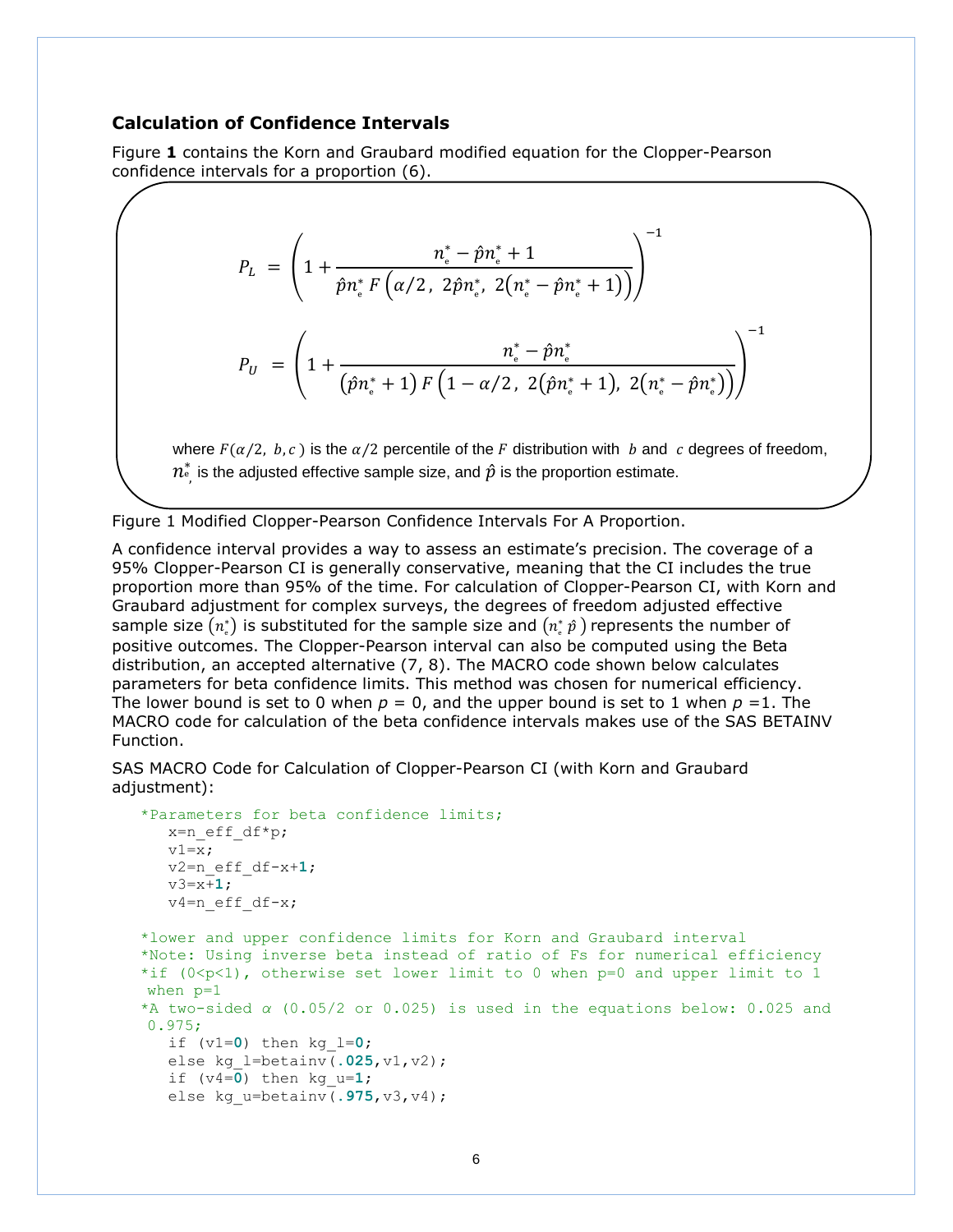#### **Calculation of Absolute and Relative Widths for Proportions and for the Complement of the Proportion**

From a calculated CI, the absolute CI widths for the estimate and the complement of the estimate are obtained by subtracting the value of the lower confidence limit from the value of the upper confidence limit. The relative CI widths for the estimates and the complement of the estimate are calculated by dividing the absolute CI widths by the proportion or the complement of the proportion and multiplied by 100%.

SAS MACRO Code for Absolute and Relative Confidence Interval Widths:

```
 *Korn and Graubard CI absolute width;
         kg wdth=kg u - kg l;
 *Korn and Graubard CI relative width for p;
  if (p>0) then kg relw p=100^* (kg wdth/p);
  else kg_relw_p=.;
 *Korn and Graubard CI relative width for q;
   if (q>0) then kg_relw_q=100*(kg_wdth/q); 
  else kg_relw_q=.;
```
### **Application of the Presentation Criteria**

[Table](#page-7-0) **3** Summarizes the NCHS Data Presentation Standards for Proportions. The code below shows the process used to implement the Standards. When applying the NCHS Data Presentation Standards for Proportions, estimates identified as unreliable will be suppressed and replaced with an asterisk. Other estimates will be flagged for statistical review by a clearance official or a subject matter expert. Results from the MACRO provide reasons that an estimate was suppressed or flagged for statistical review. These reasons may then be published along with the estimate table.

| <b>Statistic</b>                               | <b>Criteria</b>                                                                                                                                                                                                                                     |  |  |  |
|------------------------------------------------|-----------------------------------------------------------------------------------------------------------------------------------------------------------------------------------------------------------------------------------------------------|--|--|--|
| Sample Size                                    | Estimates with either a minimum denominator sample size<br>or effective denominator sample size (when applicable) less<br>than 30 should be suppressed.                                                                                             |  |  |  |
|                                                | If all other criteria are met for presentation, an estimate<br>based on 0 events should be flagged for statistical review<br>by the clearance official. The review could result in either<br>the presentation or the suppression of the proportion. |  |  |  |
| Confidence interval                            | If the effective sample size criterion is met, calculate a 95%<br>two-sided confidence interval using the method of Clopper<br>and Pearson, or the method of Korn and Graubard for<br>complex surveys, and obtain its width.                        |  |  |  |
| Small absolute<br>confidence<br>interval width | If the absolute confidence interval width is greater than 0<br>and less than or equal to 0.05 then the proportion can be<br>presented, or                                                                                                           |  |  |  |
| Large absolute<br>confidence<br>interval width | if the absolute confidence interval width is greater than or<br>equal to 0.30 then the proportion should be suppressed, or                                                                                                                          |  |  |  |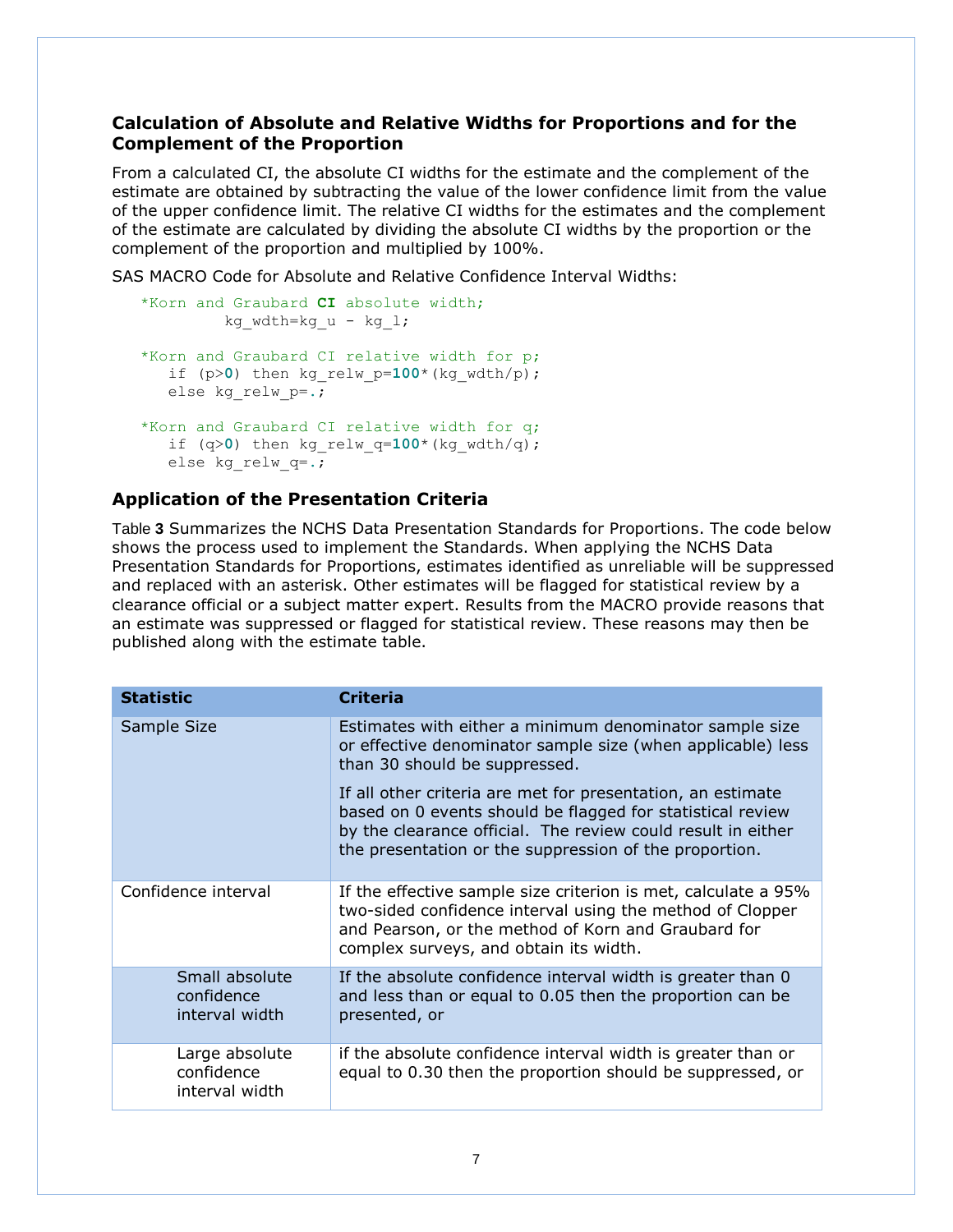| Relative<br>confidence<br>interval width | if the absolute confidence interval width is between 0.05<br>and 0.30 and the relative confidence interval width is more<br>than 130% times the proportion then the proportion should<br>be suppressed, or                                                                                                                     |
|------------------------------------------|--------------------------------------------------------------------------------------------------------------------------------------------------------------------------------------------------------------------------------------------------------------------------------------------------------------------------------|
| Relative<br>confidence<br>interval width | if the absolute confidence interval width is between 0.05<br>and 0.30 and the relative confidence interval width is less<br>than or equal to 130% times the proportion then the<br>proportion can be presented.                                                                                                                |
| Degrees of freedom                       | If for complex surveys, the sample size and confidence<br>interval criteria are met for presentation and the degrees of<br>freedom are fewer than 8, then the proportion should be<br>flagged for statistical review by the clearance official. This<br>review may result in presentation or suppression of the<br>proportion. |
| Complementary<br>proportions             | If all criteria are met for presenting the proportion but not<br>for its complement then the proportion should be shown. A<br>footnote indicating that the complement of the proportion<br>may be unreliable should be provided.                                                                                               |

<span id="page-7-0"></span>Table 3 Summary of Presentation Criteria.

MACRO Code for application of the presentation criteria:

```
 *Proportions with CI width <= 0.05 are reliable, unless;
  p_reliable=1;
 *Effective sample size is less than 30;
   if n_eff < 30 then p_reliable=0; 
 *Absolute CI width is greater than or equal 0.30;
   else if kg_wdth ge 0.30 then p_reliable=0;
 *Relative CI width is greater than 130%;
   else if (kg relw p > 130 and kg wdth > 0.05) then p reliable=0;
 *Determine if estimate should be flagged as having an unreliable 
complement;
   if (p_reliable=1) then do;
 *Complementary proportions are reliable, unless;
        q_reliable=1;
 *Relative CI width is greater than 130% ;
        if (kg_relw_q > 130 and kg_wdth > 0.05) then q_reliable=0;
  end;
  p_staistical=0;
          if p_reliable=1 then do;
 *Estimates with df < 8 or percents = 0 or 100 or unreliable complement are 
flagged for clerical or ADS review;
   if df_flag=1 or p=0 or p=1 or q_reliable=0 then p_staistical =1; 
    end;
```
 **%mend** Presentation\_Code;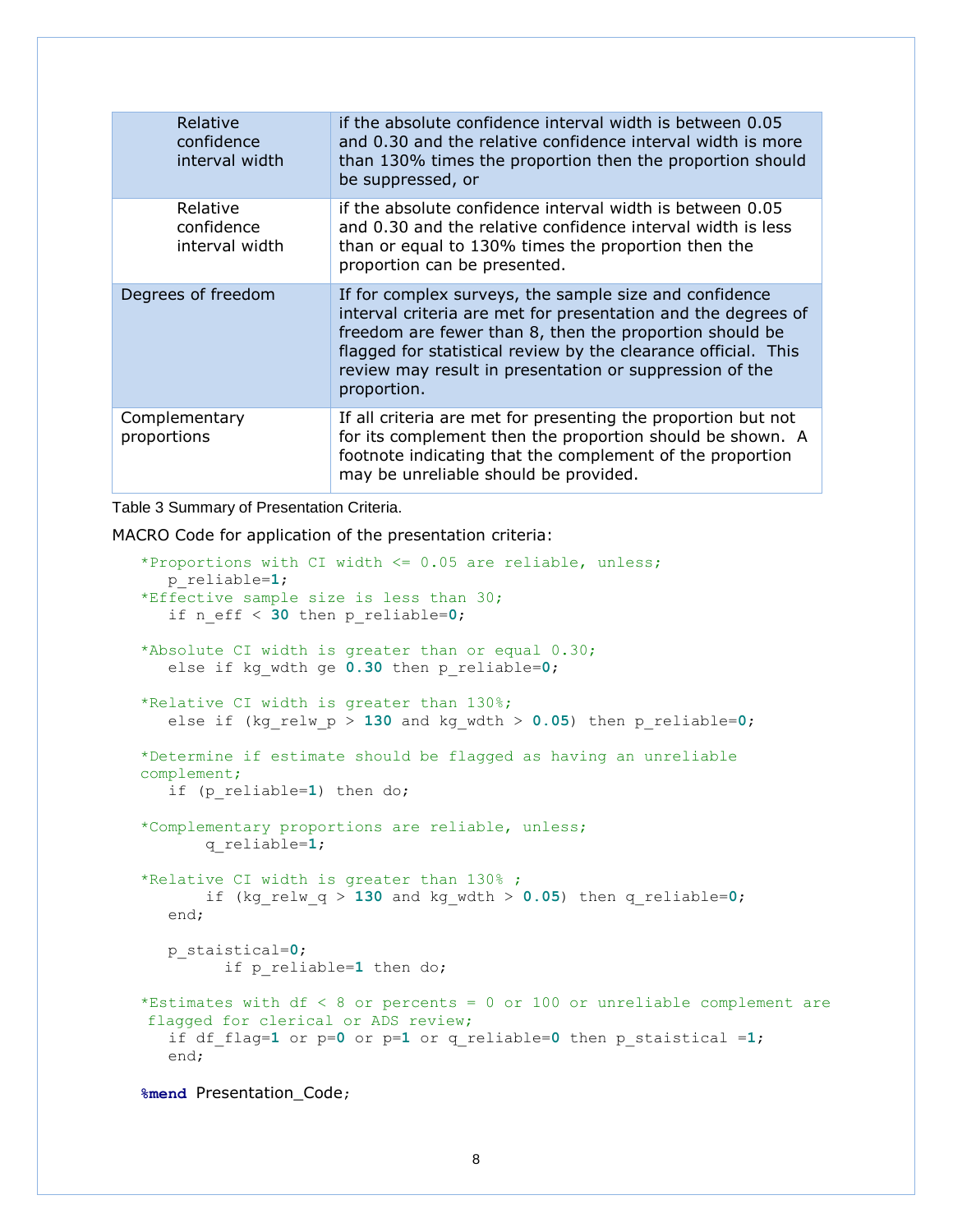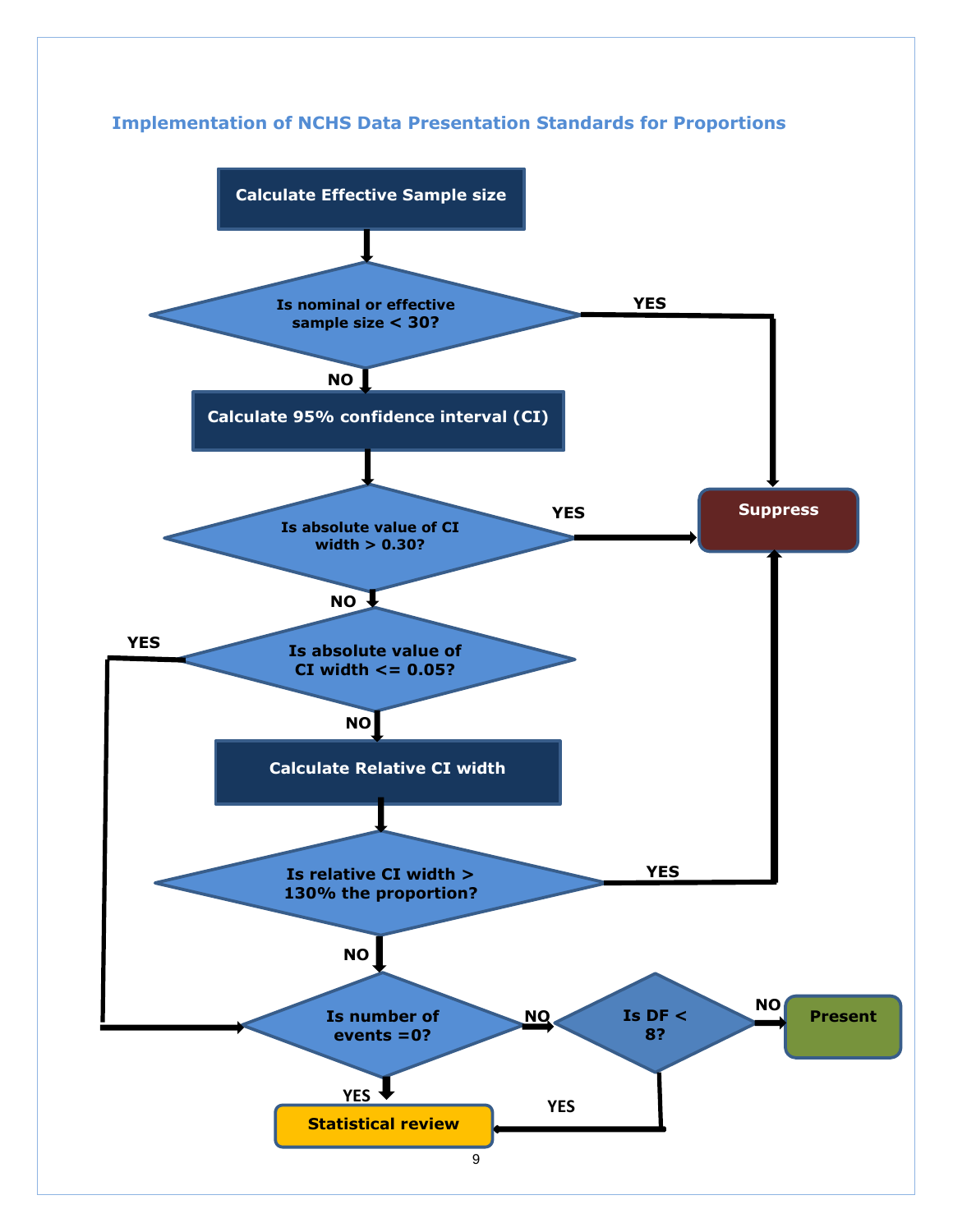We will be using data from the National Health Interview Survey (NHIS) to illustrate the MACRO. The NHIS provides information on the health of the U.S. civilian noninstitutionalized population through confidential interviews conducted in households. NHIS is one of the nation's largest in-person household health surveys. It provides data for analyzing health trends and tracking progress toward achieving national health objectives. NHIS public use microdata is downloadable for free. The NHIS 2016 data can be accessed through the following link: [https://www.cdc.gov/nchs/nhis/nhis\\_2016\\_data\\_release.htm](https://www.cdc.gov/nchs/nhis/nhis_2016_data_release.htm)

### **Percent of Children Under 18 Years Of Age With Any Emergency Room Visits in the Past 12 Months – NHIS 2016**

| Age and Race                                                                   | <b>Nominal</b><br>Sample<br><b>Size</b> | <b>Effective</b><br>Sample<br><b>Size</b> | Percent<br><b>Estimate</b> |        | <b>Standard</b><br>Error of<br>Percent | Relative<br>Standard<br>Error,<br>(RSE) | Lower<br><b>Bound</b> | Upper<br><b>Bound</b> | Absolute<br>CI Width | Relative<br>CI Width | <b>Degrees</b><br><b>of</b><br>Freedo<br>m |
|--------------------------------------------------------------------------------|-----------------------------------------|-------------------------------------------|----------------------------|--------|----------------------------------------|-----------------------------------------|-----------------------|-----------------------|----------------------|----------------------|--------------------------------------------|
| All children, White                                                            | 2644                                    | 1619.22                                   |                            | 21.4   | $\overline{1}$                         | 4.77                                    | 19.4                  | 23.4                  | .04                  | 18.97                | 2643                                       |
| All children, Black                                                            | 446                                     | 302.28                                    |                            | 25.4   | 2.5                                    | 9.86                                    | 20.6                  | 30.7                  | .10                  | 39.82                | 445                                        |
| Children 0-5 years<br>of age, American<br>Indian/Alaskan<br><b>Native ONLY</b> | 67                                      | 29.47                                     |                            | $\ast$ | $\ast$                                 | 22.77                                   | $\ast$                | $\ast$                | 0.37                 | 93.55                | 66                                         |
| Children 0-5 years<br>of age, ASIAN<br>ONLY                                    | 206                                     | 206                                       |                            | 1.1    | .6                                     | 52.61                                   | 0.2                   | 3.7                   | .04                  | 312.36               | 205                                        |

### **NOTES**

Estimates shown in black would be presented under the new Standards and it would have been presented based on the RSE criterion.

Estimates shown in red would be suppressed/flagged under the new Standards because effective sample size is less than 30, but it would have been presented based on the RSE criterion.

Estimates shown in green would be presented under the new Standards, but they would have been suppressed/flagged based on the RSE criterion.

# **CONCLUSION**

This paper provided the ability to use a MACRO to apply the NCHS presentation criteria broadly and efficiently across existing production programs. The MACRO is transferable and designed for any SAS user interested in producing estimates for proportions with code for direct computation based on mathematical formulae.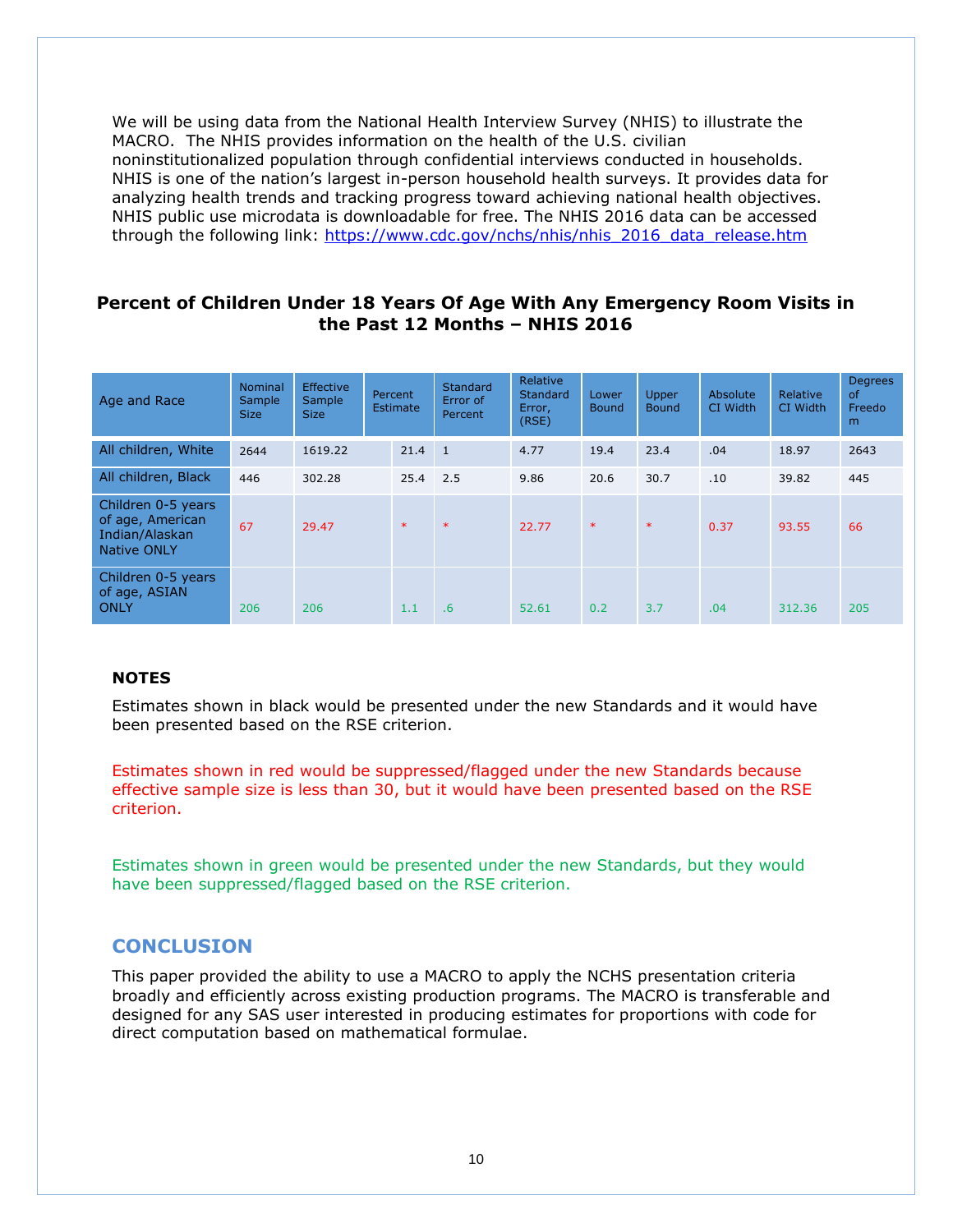### **REFERENCES**

- 1. Parker JD, Talih M, Malec DJ, et al. National Center for Health Statistics Data Presentation Standards for Proportions. National Center for Health Statistics. Vital Health Stat 2(175). 2017. [https://www.cdc.gov/nchs/data/series/sr\\_02/sr02\\_175.pdf](https://www.cdc.gov/nchs/data/series/sr_02/sr02_175.pdf)
- 2. Clopper CJ, Pearson ES. The use of confidence or fiducial limits illustrated in the case of the binomial. Biometrika 26(4):404–13. 1934.
- 3. Korn EL, Graubard BI. Confidence intervals for proportions with small expected number of positive counts estimated from survey data. Surv Methodol 24(2):193– 201. 1998.
- 4. National Center for Health Statistics. Vital statistics of the United States: Mortality, 1999. Technical appendix. Hyattsville, MD. 2004. Available from: [HTTPS://WWW.CDC.GOV/NCHS/DATA/STATAB/TECHAP99.PDF.](https://www.cdc.gov/nchs/data/statab/techap99.pdf)
- 5. National Center for Health Statistics. User Guide to the 2010 Natality Public Use File. Hyattsville, Maryland: National Center for Health Statistics. Annual product 2012. Available for downloading at: [ftp://ftp.cdc.gov/pub/health\\_statistics/nchs/dataset\\_documentation/dvs/natality/use](ftp://ftp.cdc.gov/pub/health_statistics/nchs/dataset_documentation/dvs/natality/userguide2010.pdf) [rguide2010.pdf.](ftp://ftp.cdc.gov/pub/health_statistics/nchs/dataset_documentation/dvs/natality/userguide2010.pdf)
- 6. SAS Institute Inc. 2010. SAS/STAT® 9.22 User's Guide. Cary, NC: SAS Institute Inc.
- 7. Abraham, J. Computation of CIs for Binomial proportions in SAS and its practical difficulties. Kreara Solutions Pvt. Ltd., Thiruvananthapuram, India. PhUSE 2013 – Paper SP05. 2013.
- 8. Disney, S.M. "Revisiting activity sampling: a fresh look at binomial proportion confidence intervals", European Journal of Industrial Engineering, Vol. 10, No. 6, pp724-759. ISSN 1751-5254. DOI: 10.1504/EJIE.2016.081021. 2016.

# **ACKNOWLEDGMENTS**

SAS**®** and all other SAS**®** Institute Inc. product or service names are registered trademarks or trademarks of SAS Institute Inc. in the USA and other countries. ® indicates USA registration.

Other brand and product names are registered trademarks or trademarks of their respective companies.

We are indebted to Cathy Duran whose coding expertise provided the foundation for the presentation criteria MACRO illustrated in this paper. We also want to thank Makram Talih who patiently reviewed our coding and testing efforts.

We want to thank Cynthia Reuben for providing the chart.

We are indebted to Renee Gindi, Julie Weeks, Barnali Das and Jennifer Parker for reviewing this paper and for their valuable suggestions and comments.